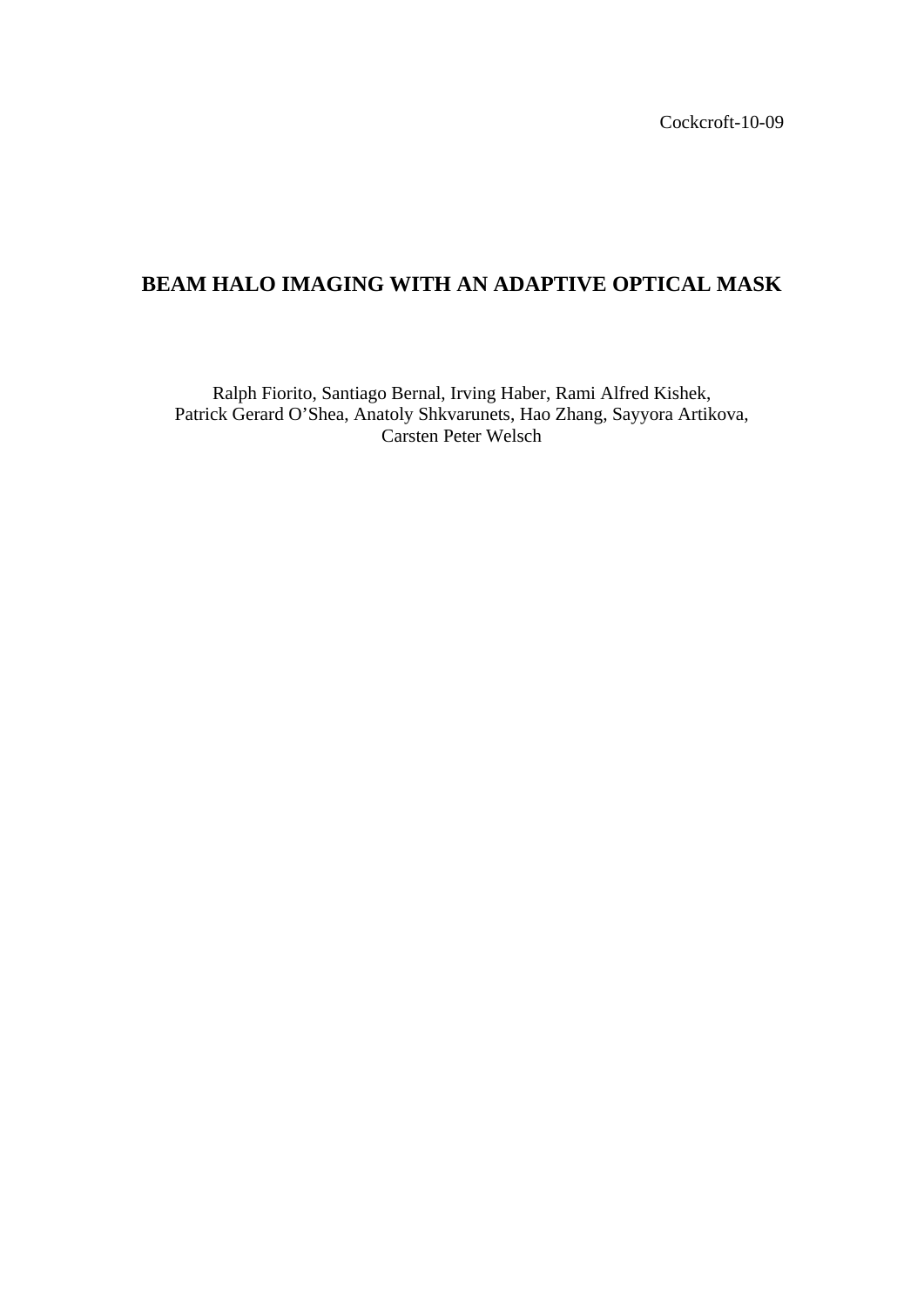# **BEAM HALO IMAGING USING AN ADAPTIVE OPTICAL MASK\***

H.D. Zhang, R.B. Fiorito<sup>#</sup>, A.G. Shkvarunets, S. Bernal, I. Haber, R.A. Kishek, P. G. O'Shea, University of Maryland, College Park, MD USA. S. Artikova, MPI- Heidelberg, Heidelberg, Germany C. Welsch, Cockcroft Institute, University of Liverpool, Liverpool, UK

#### *Abstract*

We have developed a technique that employs a digital micro-mirror array to produce an image of the halo of an electron beam with an enhanced dynamic range. Light produced by the beam intercepting a phosphor screen is first imaged onto the array; an adaptive mask is created and applied to filter out the beam core; and the result is reimaged onto an intensified CCD camera. We describe the optics used, the masking operation and preliminary results of experiments we have performed to study beam halo at the University of Maryland Electron Ring.

# **INTRODUCTION**

Beam halo in intense beams is a phenomenon typically caused by parametric resonances or nonlinear forces due to space charge. It can lead to a number of undesirable effects, such as nuclear activation, emission of secondary electrons, and increased noise in the detectors. For high average power machines, halos can be damaging even if the number of particles in the halo is orders of magnitude below that in the core of the beam [1].

Halo can be observed by imaging visible light emitted by beam particles interacting with various types of screens, e.g. phosphor, YAG, OTR; or with optical synchrotron or edge radiation. However, there is usually an extreme contrast between beam core and halo; the ratio of halo to core intensity can be  $10^{-5}$  or less. Therefore, a high dynamic range imaging system is required to view the details of the halo distribution. Also in any real optical system diffraction and scattering in the lenses due to the high core intensity can contaminate the halo image observed.

 To solve these problems, several approaches have been considered. One is to allow the core intensity to saturate the camera. However, with sensitive CCD's and especially intensified CCD's, blooming and possible damage problems exist. Other methods are: passive spatial filtering, e.g. coronagraphy [2]; use of a high dynamic range (28 bit) camera such as the Spectra-Cam CID [3]: and, recently [4], an adaptive mask technique based on a digital micro-mirror array (DMA).

 A potential advantage of the DMA imaging method is that a high dynamic range (DR) may be achievable using a low cost camera; a  $DR~10^5$  has been previously

measured with a laser and a standard 8 bit CCD camera [4]. However, it has also been observed that the DMA produces a cross like diffraction pattern when illuminated by the laser; i.e. the DMA acts like a 2D grating. Since this might have a negative effect in an actual optical system used to image the beam, it is important to test the DMA in such a system.

We have developed an imaging method using a DMA to measure the halo of the electron beam at the University of Maryland Electron Ring (UMER) [5]. UMER is suitable machine to do halo experiments and test the theory of halo formation in space charge dominated beams. The beam is low energy (10 keV) but high current (10's of mA) with a variable pulse length (20-100 ns) and repetition rate (20-60 Hz). Radiation exposure is of minimal concern so that experiments can be easily set up and run *in situ*. Moreover, the beam is quite reproducible and stable over long time periods (hrs).

 In the following sections, we will describe the optics system we have developed to image the beam with a DMA, the algorithm to spatially filter the image of the beam, our measurements of the dynamic range and optical performance of the system and finally preliminary beam halo images obtained with an adaptive mask.

#### **EXPERIMENT SETUP**

#### *Digital micro-mirror array*

The DMA we use is the  $DLP^{TM}$  Discovery 1100 manufactured by Texas Instruments Inc. [6]. This type of device which is widely used in projectors and digital TV's is made up of hundreds of thousands of microscopic mirrors. A segment of the array, and a mechanical drawing of one element are shown in Fig. 1(a) and 1(b) [6]. Each mirror on the chip corresponds can be individually addressed and rotated to either +12˚ or -12˚ with respect to the normal, when a voltage is applied to electrodes situated underneath the corners of each micromirror. When the voltage to the DMA is zero, all the mirrors are in a nominally flat, floating state.

 Light from an external source can be reflected from mirrors in one state, e.g.  $+12^0$ , along a desired optical path, while the light reflected by mirrors in the opposite  $(-12^0)$  state will be directed 48<sup>0</sup> away from this optical path. When incorporated into an imaging system the device can be used as a spatial light modulator. The parameters of the device are shown in Table 1 [6].

\_\_\_\_\_\_\_\_\_\_\_\_\_\_\_\_\_\_\_\_\_\_\_\_\_\_\_\_\_\_\_\_\_\_\_\_\_\_\_\_\_\_\_\_ \*Work supported by the US Office of Naval Research, the Joint

Technology Office and the US Department of Energy.

<sup>#</sup> rfiorito@umd.edu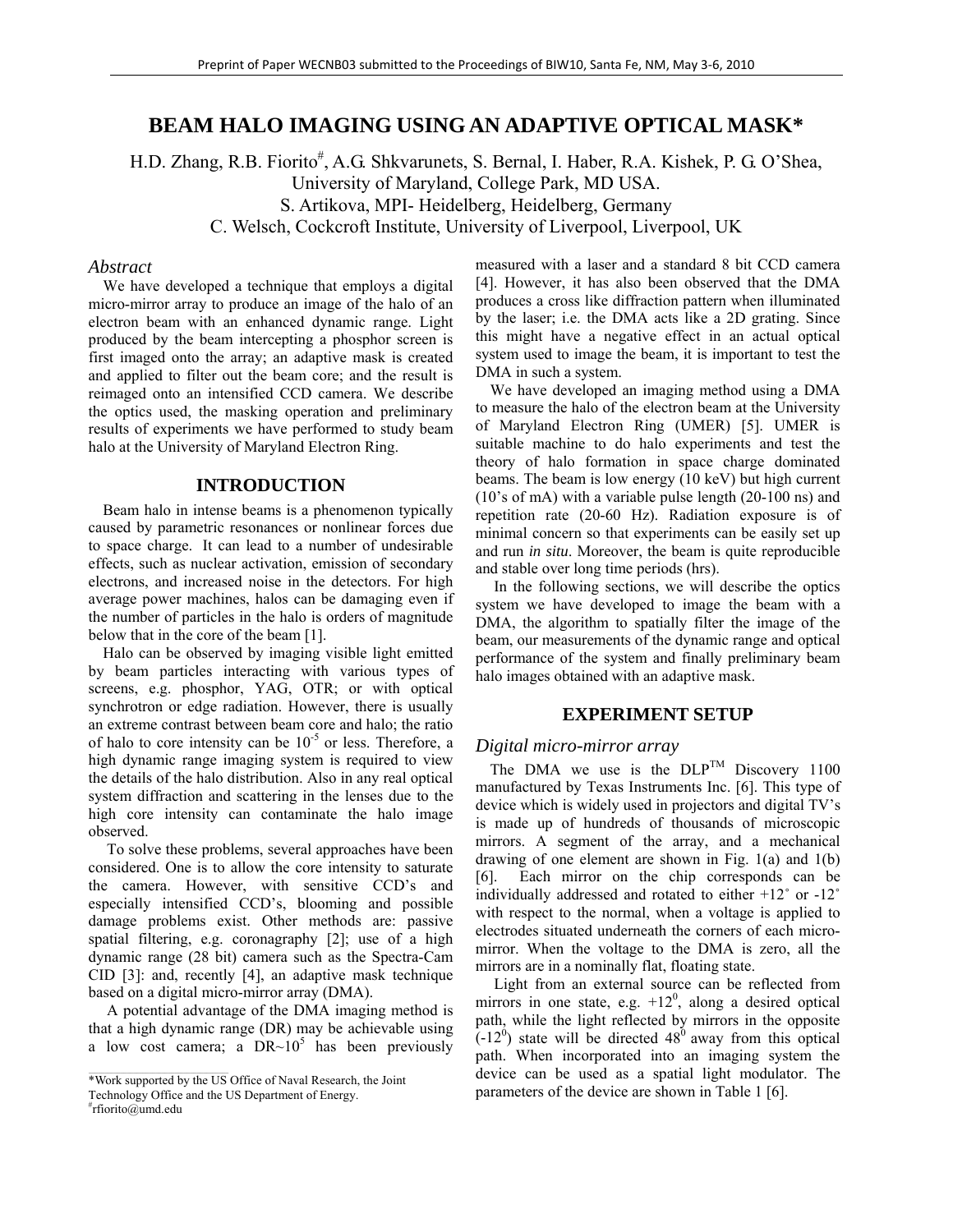

Figure 1: (a) segment of the DMA; (b) mechanical drawing of individual micro-mirror and substructure

Table 1:  $DLP^{TM}$  Discovery 1100 parameters

| <b>Parameter</b> | Value                            |
|------------------|----------------------------------|
| Mirror size      | $13.68 \mu m \times 13.68 \mu m$ |
| switching rate   | $9,600$ frames/s                 |
| PC interface     | USB 2.0                          |
| Resolution       | $1024 \times 768$ pixels         |

### *Optical system*

The basic layout of our optical imaging system is presented in Fig. 2 which shows a test bench setup. The optics implemented on UMER is essentially the same except the target screen in the real experiment is replaced by a phosphor screen.

Two lenses seen in the lower part of Fig. 2 are used to adjust the magnification and to focus the target onto the surface of the DMA, which is normal to the axis, when the device is in the floating state. When all mirrors switched to the  $+12^0$  (or +) state, the image of the target is directed into a second optical channel (top part of Fig. 2) and refocused onto a 16 bit, gated, intensified, cooled CCD (PIMAX2). Since the rotation axis of the micromirrors is not parallel to the vertical or horizontal direction of the array, which corresponds to the sides of a micro-mirror, but rather along the diagonal of the later, the DMA must be rotated by  $45^{\circ}$ , as shown in Fig. 3(a), to maintain the optical axis in the horizontal plane.

The two lenses used in the second channel control the magnification and focus of the image onto the CCD. Note that the camera is tilted horizontally by  $24^{\circ}$  with respect to the optical axis to compensate for the depth focusing problem produced by the  $+12<sup>0</sup>$  tilt angle of the micro mirrors. This angle produces differences in the path lengths of the rays which emanate from different horizontal source points on the DMA. This method is commonly used in photography and is known as Scheimflug compensation [7].



Figure 2: Optical imaging system incorporating the DMA

 The position and tilt angle of the camera are adjusted to achieve a clear undistorted image of the target and the DMA itself as shown in Fig. 3(b). The target we use is a semi transparent rectangular grid overlaid with a circle with a diameter of 32 mm, the same size as the phosphor screens used to image the beam.



Figure 3: (a) DMA device rotated by  $45^{\circ}$  and resulting orientation of a single micro-mirror; (b) image of the test target on the ICCD with Scheimflug compensation.

### *Algorithm for mask generation*

Because of the  $45^{\circ}$  orientation of DMA and the differences in the number of pixels between the CCD and the DMA, we need to do a coordinate transformation and rescaling before we can generate an optical mask on the DMA. The algorithm shown schematically in Fig. 4 is described as follows.

First we take a calibration picture in order to observe the edges of the DMA on the camera and consequently to determine the size of DMA  $(\Delta x, \Delta y)$  in units of camera pixels. Any point of interest  $(x_0, y_0)$ , can then be transformed to the DMA coordinates by calculating the distance between the point and the edges of the DMA. Next linearly magnify the image on the DMA originally given in units of camera pixels to its size in DMA pixels.

We then choose selected points on the beam image as a first step in generating a mask. For example, we can use points in the 'core' of the beam as the selected points, by (1) specifying a particular geometric area (e.g. a circular disk) overlaid on the 'core' visually, or (2) setting an intensity threshold to define the 'core'. Then we program the DMA, to blank out the 'core' pixels by setting them to  $-12<sup>0</sup>$  (see the red dot in Fig. 4). Finally, we reimage the beam with the mask set on the DMA.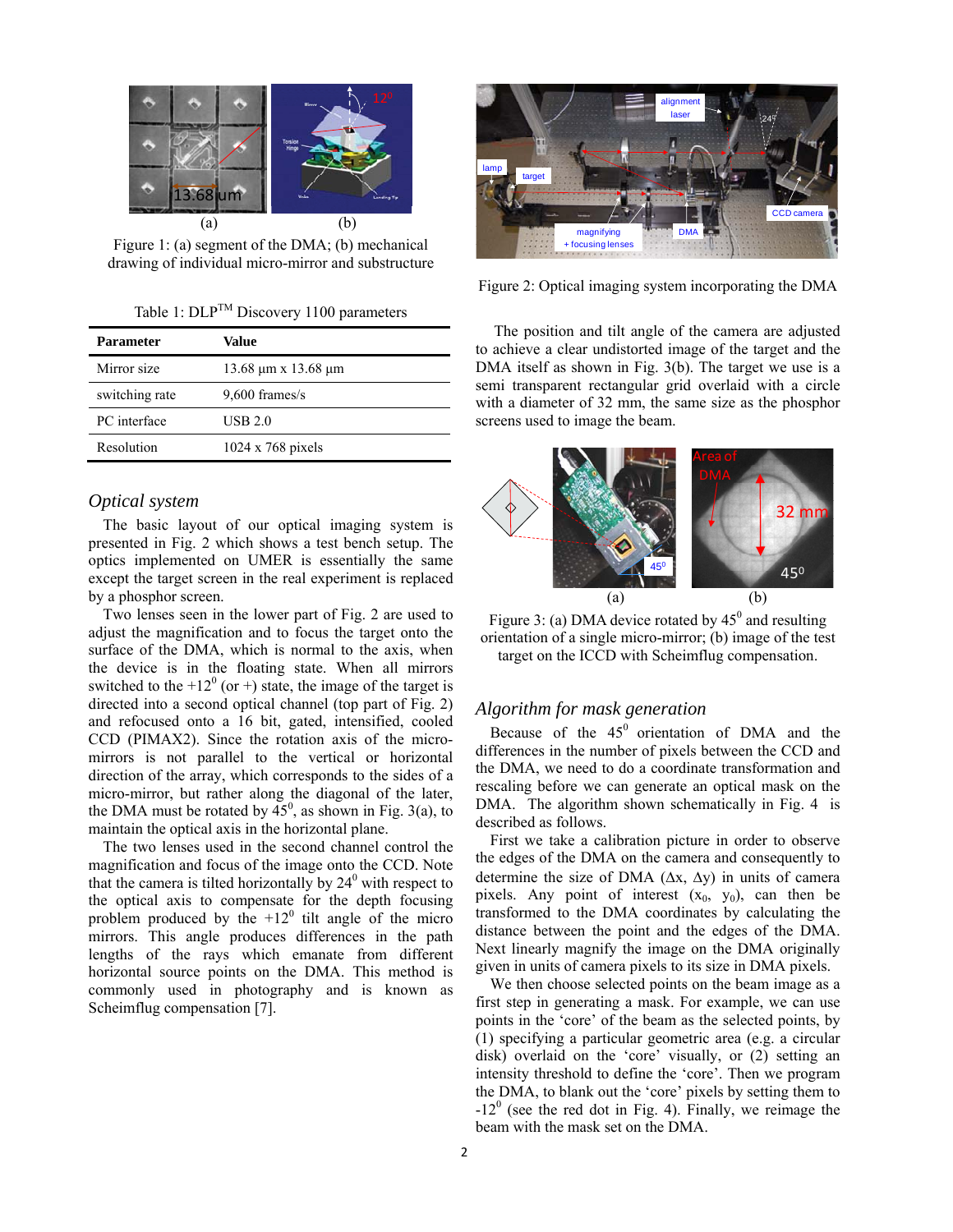

Figure 4: Schematic of mask generation algorithm

# **RESULTS**

#### *Test of the Performance of the DMA*

We first tested the effectiveness of the DMA to filter (reject) light from the phosphor screen by changing the DMA pixels from all ' $+$ ' to all ' $-$ '. When all the pixels of the DMA are '+', the light from the beam on the phosphor screen passes through the optics. We then integrate until the peak intensity approaches saturation on the CCD (64K counts); see Fig. 5(a). When all pixels are switched to '-', almost all of the light from the phosphor



Figure 5: (a) Image with all DMA pixels set to  $+12^0$ ; (b) image with all pixels set to  $-12^0$ ; vertical and horizontal coordinates are given in terms of CCD pixels

screen is reflected out of the optical path and only a very low level  $(\sim 200 \text{ counts})$  from stray light scattered from the edges of the DMA is visible; see Fig. 5(b). Note the difference in the intensity scales between Fig. 5(a) and 5(b).

Next we did an experiment to test if the DMA affects the quality of the image. We compared images for three different cases using: 1) the DMA with all pixels set to  $+$ and Scheimflug compensation; 2) the DMA with all pixels in the floating state and no compensation; and 3) a simple mirror, which replaces the DMA and no compensation.

Fig. 6 shows the resulting beam images taken for each of these cases. Note that the optics must be slightly adjusted between configurations. This causes slight differences in the magnification and number of peak counts for each case. So we have normalized the intensities by the peak values in each image in order to concentrate on differences in the beam profile. No major differences are observed. We conclude that diffraction and scattering by the DMA mirrors has little if any effect on the quality of the beam images.



Figure 6: Comparison of beam images (close ups) with: (a) all DMA pixels set to  $+$  and Scheimflug compensation; (b) all DMA pixels floating and no compensation; (c) simple mirror and no compensation.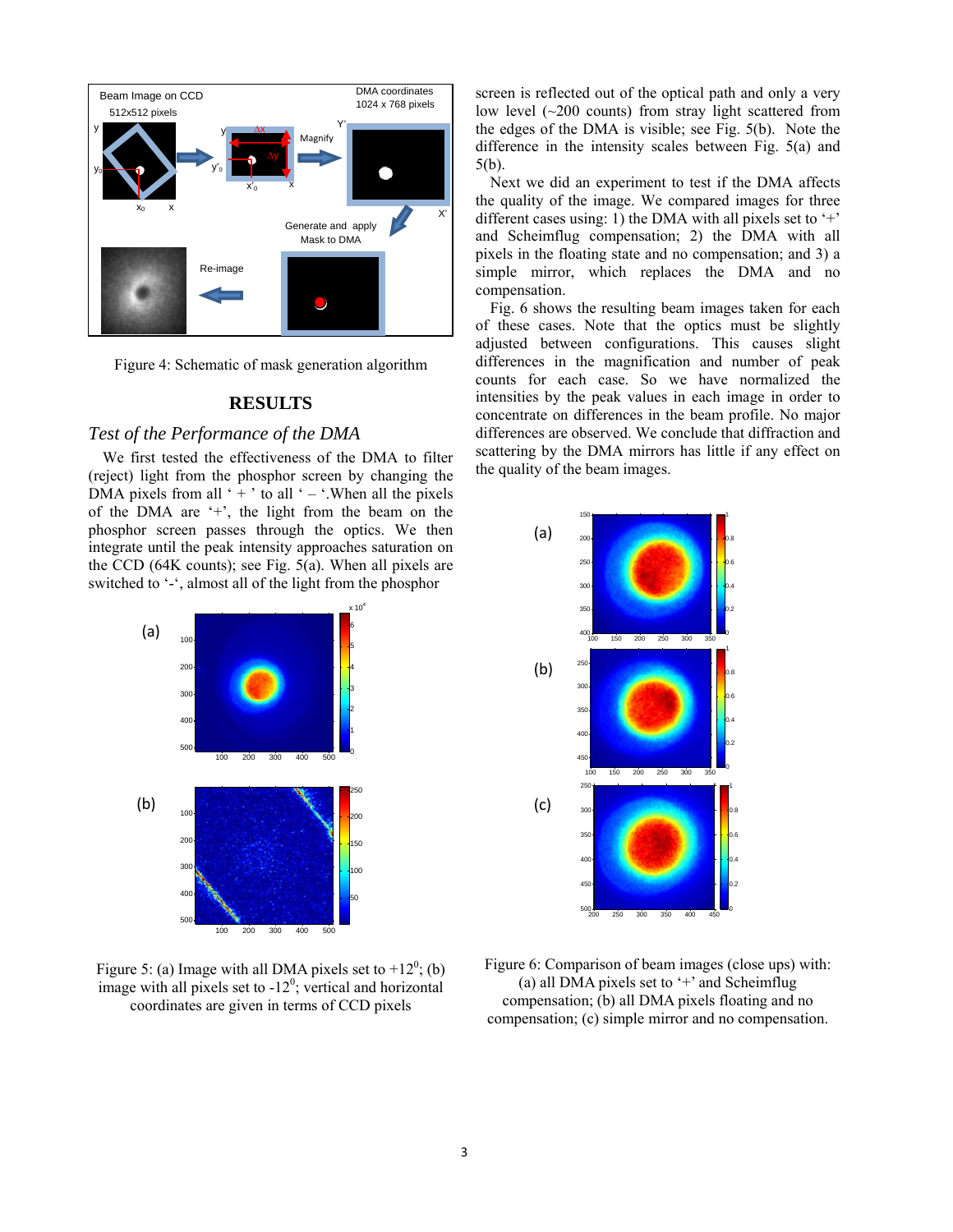## *Dynamic Range Measurement*

In order to determine the dynamic range of our optical system we observed an intense beam (I=23mA) focused to a 2.85mm diameter on the phosphor screen, the minimum achievable size with our solenoid focusing magnet. We then generated a number of circular masks with different radii but a common origin, i.e. the position

obtain the beam image. Background subtracted images are shown in Fig. 7; the number below each picture is the number of gates used to obtain that particular image. By taking the horizontal line scans of all beam profiles (note for reference the horizontal red line in Fig. 7) and normalizing by the number of gates taken for each image, we can present the results as a series of normalized plots



Figure 7: Images of the same beam with the DMA set to concentric circular mask of successively larger radii; number below image denotes the number of frame integrations on the ICCD camera

of the peak intensity of the beam observed without a mask.

 For each mask we selected the appropriate number of gates on our ICCD camera necessary to bring the peak intensity in the image to near the saturation level of the camera. Note the small highlights visible in the upper left hand part of pictures in the second row. These are due to scattering of the phosphor light from a metal edge on the screen. We added a second small mask to block out these highlights which is seen as black dots on the lower images of Fig. 7.

To obtain a background image, we turned the beam off and integrated for the same number of gates used to



Figure 8: normalized horizontal scans of beam profiles presented in Fig. 7

as shown in Fig. 8. Each of the scans in the Fig. 8 corresponds to one of the pictures in Fig. 7. Note that the intensity fluctuations in tails of the beam profiles get smaller as more integration is applied. Moreover, the noise level outside the screen decreases to  $\sim 10^{-5}$ . Using the data presented in Fig. 7, and Fig. 8, we can reconstruct the 2D beam profile as shown in Fig. 9.



Figure 9: Reconstructed beam profile using color logarithmic intensity scale

#### *Halo imaging with an adaptive mask*

Fig. 10 (a) shows a black and white image of the beam with halo that was previously presented above in Fig. 5. Note that neither the core nor the halo distributions are axisymmetric. However, by setting a threshold condition (e.g.  $10^4$  counts), we use the DMA to can create an adaptive optical mask to block out the 'core', i.e. all pixels in the beam image with intensity levels greater than